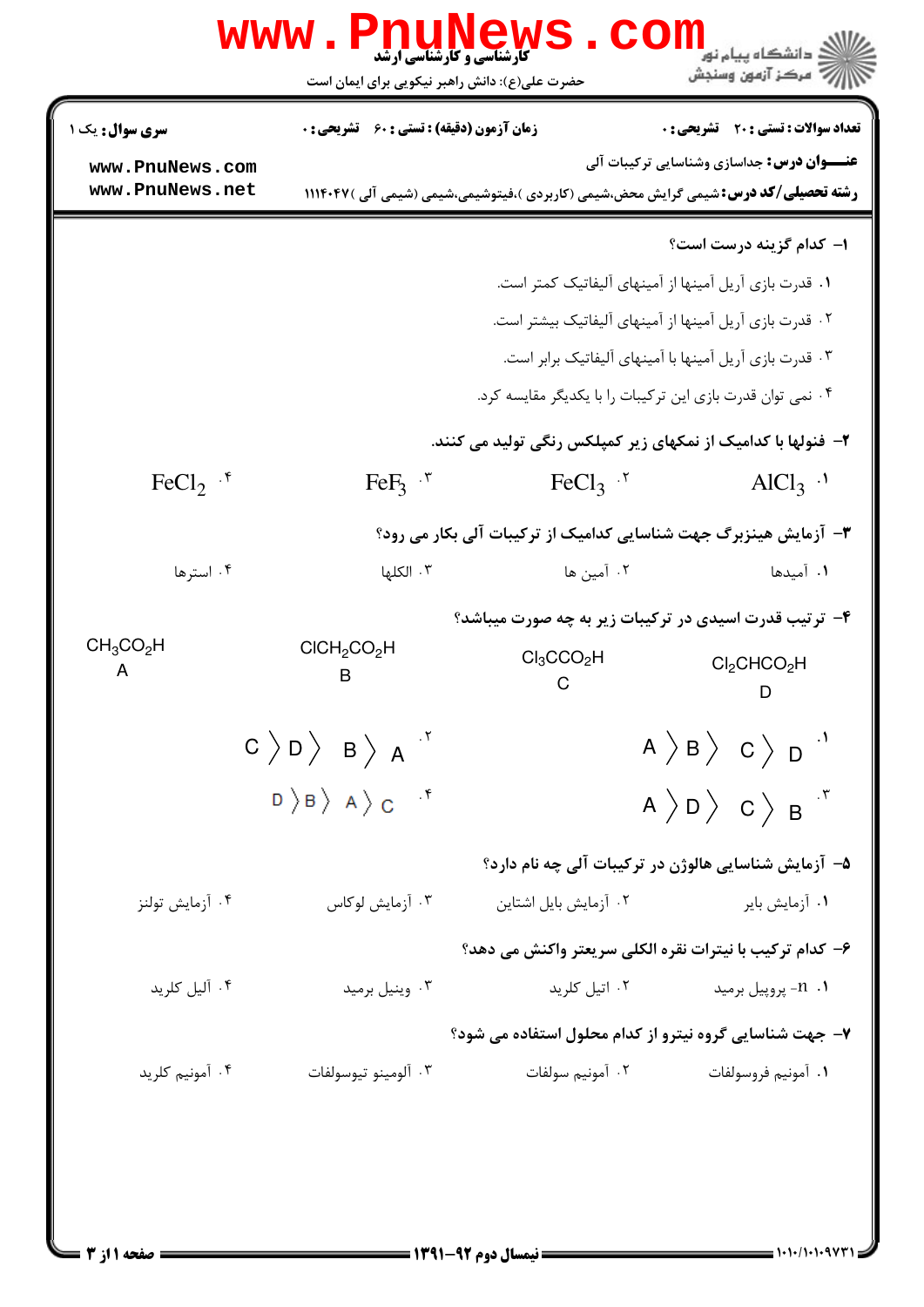|                                                                                                                                                              | <b>WWW</b>                                                   | <b>کارشناسی و کارشناسی ارشد</b><br>حضرت علی(ع): دانش راهبر نیکویی برای ایمان است | ر دانشگاه پيام نور<br>ا∛ مرکز آزمون وسنجش                                                                                                       |  |  |
|--------------------------------------------------------------------------------------------------------------------------------------------------------------|--------------------------------------------------------------|----------------------------------------------------------------------------------|-------------------------------------------------------------------------------------------------------------------------------------------------|--|--|
| <b>سری سوال : ۱ یک</b>                                                                                                                                       | <b>زمان آزمون (دقیقه) : تستی : 60 ٪ تشریحی : 0</b>           |                                                                                  | <b>تعداد سوالات : تستی : 20 ٪ تشریحی : 0</b>                                                                                                    |  |  |
| www.PnuNews.com<br>www.PnuNews.net                                                                                                                           |                                                              |                                                                                  | <b>عنـــوان درس:</b> جداسازی وشناسایی ترکیبات آلی<br><b>رشته تحصیلی/کد درس:</b> شیمی گرایش محض،شیمی (کاربردی )،فیتوشیمی،شیمی (شیمی آلی )۱۱۱۴۰۴۷ |  |  |
| بنزيل كلريد + نيترات نقره الكلى                                                                                                                              | $\longrightarrow$ ?                                          |                                                                                  | ۸– محصول اصلی واکنش زیر کدام گزینه می باشد؟                                                                                                     |  |  |
|                                                                                                                                                              | $C_6H_5NO_2$ '                                               |                                                                                  | $C_6H_5CH_2NO_3$ <sup>.</sup>                                                                                                                   |  |  |
|                                                                                                                                                              | $C_6H_5OH$ .*                                                |                                                                                  | $C_6H_5CH_2OH$ .*                                                                                                                               |  |  |
|                                                                                                                                                              |                                                              |                                                                                  | ۹– کدامیک از ترکیبات زیر با آب برم واکنش <u>نمی</u> دهد؟                                                                                        |  |  |
| ۰۴ آنیلین                                                                                                                                                    | ۰۳ فنول                                                      | ۰۲ فوماریک اسید                                                                  | ۰۱ اتیلن                                                                                                                                        |  |  |
| ∙۱- واکنش پرمنگنات با پیوندهای دوگانه و سه گانه کربن-کربن چه نام دارد؟                                                                                       |                                                              |                                                                                  |                                                                                                                                                 |  |  |
|                                                                                                                                                              | ۰۲ آزمایش بایر                                               |                                                                                  | ۰۱ آزمایش تولنز                                                                                                                                 |  |  |
|                                                                                                                                                              | ۰۴ آزمايش يدوفرم                                             |                                                                                  | ۰۳ آزمایش لوکاس                                                                                                                                 |  |  |
| 1۱– ترکیبات آروماتیک که دارای اتم های اکسیژن کم در ساختار خود می باشند با شعله و ترکیباتی که دارای اکسیژن<br>زیاد در ساختار خود می باشند با شعله   می سوزند. |                                                              |                                                                                  |                                                                                                                                                 |  |  |
| ۰۴ سبز - زرد                                                                                                                                                 | ۰۳ سبز - آبی                                                 | ۰۲ زرد - قرمز                                                                    | ۰۱ زرد - آبی                                                                                                                                    |  |  |
| ۱۲- کدام ترکیب با ۲و۴-دی نیتروفنیل هیدرازین رسوب نارنجی مایل به قرمز تولید می کند؟                                                                           |                                                              |                                                                                  |                                                                                                                                                 |  |  |
| ۰۴ آنیلین                                                                                                                                                    | ۰۳ اتانول                                                    | ۰۲ بنزوفنون                                                                      | ۰۱ استون                                                                                                                                        |  |  |
|                                                                                                                                                              |                                                              | ۱۳- تشکیل آیینه نقره ای در آزمایش تولنز معرف کدامیک از ترکیبات آلی می باشد؟      |                                                                                                                                                 |  |  |
| ۰۴ کربوکسیلیک اسیدها                                                                                                                                         | ۰۳ آلدهیدها                                                  | ۰۲ کتونها                                                                        | ۰۱ اسید هالیدها                                                                                                                                 |  |  |
|                                                                                                                                                              | ۱۴– کدام ترکیب به تست یدوفرم پاسخ منفی می دهد؟               |                                                                                  |                                                                                                                                                 |  |  |
| $\overset{\text{O}}{\mathsf{CH}_3\mathsf{CCH}_3}$                                                                                                            | $\overset{\text{\rm O}}{\text{\rm CH}_3}$ CH <sub>2</sub> CN | $CH_3$ CCH <sub>2</sub> NO <sub>2</sub>                                          | $CH3$ CH <sub>2</sub> CH <sub>3</sub>                                                                                                           |  |  |
| C                                                                                                                                                            | $\mathsf B$                                                  | $\mathsf{D}$                                                                     | A                                                                                                                                               |  |  |
| $C_9 D .$                                                                                                                                                    | $C_9 A \cdot r$                                              | $D_9 B . 7$                                                                      | $B_9 A_1$                                                                                                                                       |  |  |
|                                                                                                                                                              |                                                              |                                                                                  | 1۵– کدام گزینه نشانگر واکنشگر لوکاس می باشد؟                                                                                                    |  |  |
| HCl / ZnO.                                                                                                                                                   | $HCl / ZnCl2$ . ۳                                            | $HCl / Zn$ . ۲                                                                   | HNO3 / HCl.                                                                                                                                     |  |  |
|                                                                                                                                                              |                                                              |                                                                                  |                                                                                                                                                 |  |  |
| <b>: صفحه 12; 3</b>                                                                                                                                          |                                                              | ـــــــــــ نیمسال دوم ۹۲-۱۳۹۱ ـــــــــــ                                       |                                                                                                                                                 |  |  |

صفحه 2 از 3